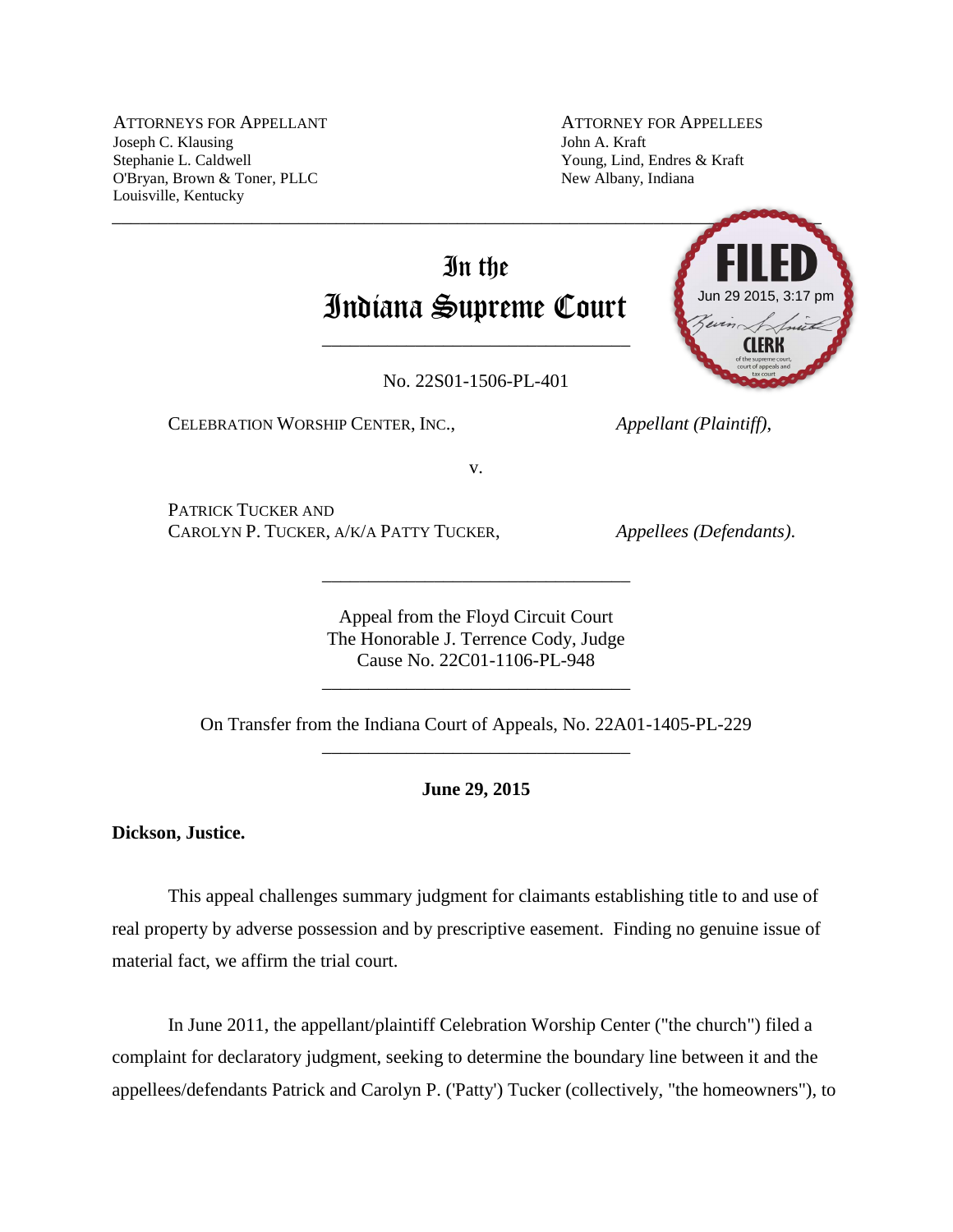determine ownership of its real estate, to allow it to build a fence along the boundary line, and to seek further injunctive relief against the homeowners to cease their "trespass" activities. Appellant's App'x at 8. The church holds the deed to lots 1, 2, and 3 on plat 349 in Floyd County, Indiana. The homeowners hold the deed to lot 4, the adjacent property to the east. Surveys attached to the church's complaint describe a boundary line as "Edge of Gravel," *id.* at 15–16, which appears to refer to the east edge of a gravel driveway along the east border of lot 3.

Although the church has sued both the homeowners, the only titleholder of the disputed real estate is Patty Tucker, who purchased her home from her mother, Bonnie Weathers, who had owned and occupied the property from March 15, 1972, until she conveyed it to Patty by quitclaim deed on November 4, 2003. Organized in 2002, the church took title to its real estate on January 10, 2003, from Resurrection Morning Fellowship, Inc. The church's pastor, David Ledger, began his employment in 2001 and never held an office with Resurrection Morning Fellowship. The boundary control issue arose in 2003—shortly before the homeowners moved in, and the property was surveyed soon after.

The homeowners filed their answer and a counterclaim to the church's complaint for declaratory judgment, arguing they had acquired title to the disputed real estate—the grassy portion along the east side of lot 3 contiguous to the west side of lot 4 (their side yard) and the "edge of the gravel"—by adverse possession, as well as a prescriptive easement over the adjacent gravel driveway along the west edge of the disputed grassy area and contiguous to the gravel parking area of lot 3. After written discovery and depositions, competing motions for summary judgment, and a hearing on said motions, the trial court issued an order on July 16, 2013, denying the church's motion for summary judgment and granting summary judgment in favor of the homeowners on both the adverse possession and prescriptive easement claims. The parties subsequently filed numerous motions to correct errors, for clarification, and for reconsideration.

The church appeals the trial court's July 16, 2013 order as well as its orders clarifying the homeowner's use of the acquired prescriptive easement on January 22, 2014, and April 30, 2014. The Court of Appeals reversed the trial court on both claims, concluding the church, not the homeowners, was entitled to summary judgment. Celebration Worship Ctr., Inc. v. Tucker, 26

2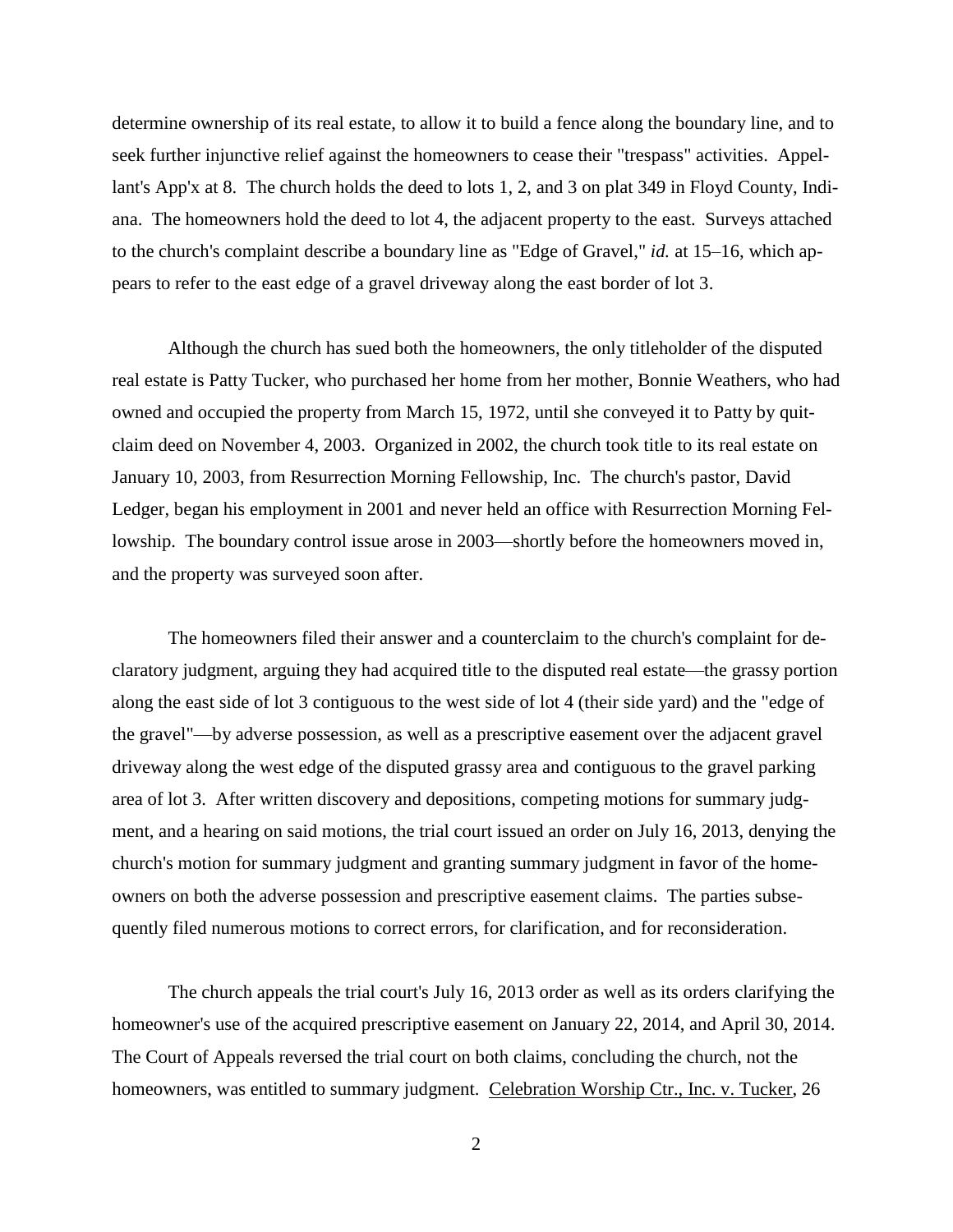N.E.3d 1074 (Ind. Ct. App. Jan. 14, 2015) (table). We now grant transfer and affirm the trial court on both claims.

We review a summary judgment decision *de novo*, applying the same standard as the trial court: summary judgment is appropriate where, drawing all reasonable inferences in favor of the non-moving party, the designated evidence shows "that there is no genuine issue as to any material fact and that the moving party is entitled to a judgment as a matter of law." Trial Rule 56(C), *quoted in* Hughley v. State, 15 N.E.3d 1000, 1003 (Ind. 2014); Williams v. Tharp, 914 N.E.2d 756, 761 (Ind. 2009). "A fact is 'material' if its resolution would affect the outcome of the case, and an issue is 'genuine' if a trier of fact is required to resolve the parties' differing accounts of the truth . . . or if the undisputed material facts support conflicting reasonable inferences." Williams, 914 N.E.2d at 761 (internal citations omitted), *quoted in* Hughley, 15 N.E.3d at 1003. The initial burden is on the party moving for summary judgment to "demonstrate<sup>[]</sup> the absence of any genuine issue of fact as to a determinative issue." *Id.* at 761–62 (internal substitution omitted), *quoted in* Hughley, 15 N.E.3d at 1003.

The church appeals the trial court's July 16, 2013 order granting the homeowners' motion for summary judgment on both the adverse possession and prescriptive easement claims. As such, for the basis of this appeal, the homeowners are the moving party for summary judgment.

## **Adverse Possession Claim**

In Fraley v. Minger, this Court discussed and synthesized the common law doctrine of adverse possession:

[T]he doctrine of adverse possession entitles a person without title to obtain ownership to a parcel of land upon clear and convincing proof of control, intent, notice, and duration, as follows:

(1) Control—The claimant must exercise a degree of use and control over the parcel that is normal and customary considering the characteristics of the land (reflecting the former elements of "actual," and in some ways "exclusive," possession);

(2) Intent—The claimant must demonstrate intent to claim full ownership of the tract superior to the rights of all others, particularly the legal owner (reflecting the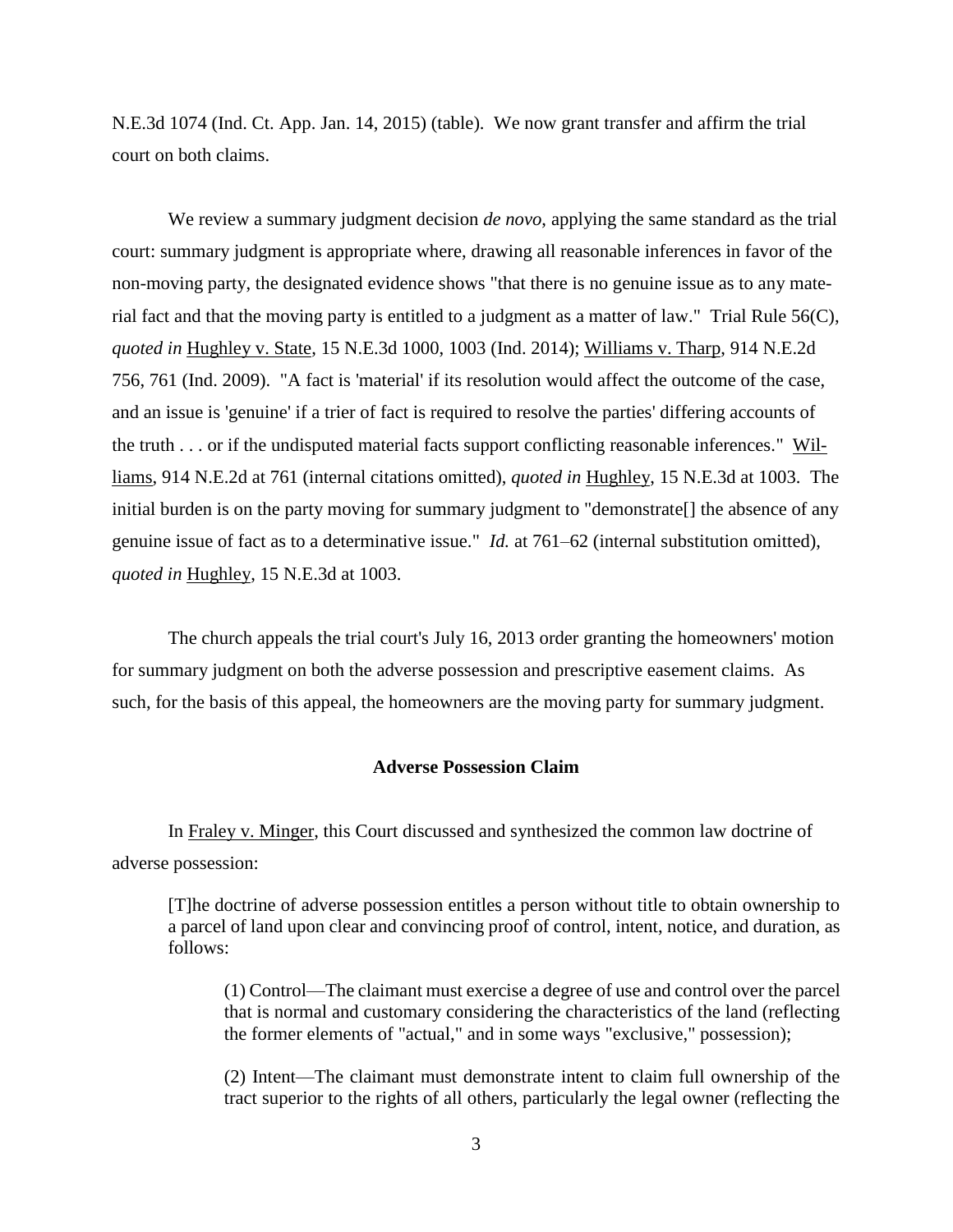former elements of "claim of right," "exclusive," "hostile," and "adverse");

(3) Notice—The claimant's actions with respect to the land must be sufficient to give actual or constructive notice to the legal owner of the claimant's intent and exclusive control (reflecting the former "visible," "open," "notorious," and in some ways the "hostile," elements); and,

(4) Duration—the claimant must satisfy each of these elements continuously for the required period of time (reflecting the former "continuous" element).

829 N.E.2d 476, 486 (Ind. 2005). The requisite period of time for adverse possession is ten years. *Id.* at 487; *see* Ind. Code § 34-11-2-11. In addition to these elements, our Legislature has added the statutory requirement that "the adverse possessor pay[] all taxes and special assessments that the adverse possessor reasonably believes in good faith to be due on the real property during the period the adverse possessor claims to have adversely possessed the real property." Ind. Code § 32-21-7-1.<sup>1</sup> Substantial compliance satisfies this statutory tax payment requirement "where the adverse claimant has a reasonable and good faith belief that the claimant is paying the taxes during the period of adverse possession." Fraley, 829 N.E.2d at 493.

In their motion for summary judgment, the homeowners argue they took fee simple title to the disputed real estate from their immediate predecessor in title: "Patty's mother, the immediate predecessor in title had already established the necessary time elements of adverse possession and prescriptive easement prior to [the church] ever taking title to its real estate." Appellant's App'x at 144. The church, in contrast, focuses on the homeowners' behavior since 2003 ("the past ten years"), the year both the church and the homeowners took possession of their real estate. Appellant's Br. at 11. We find the homeowners, as the moving party, have met their initial burden of establishing a prima facie case that there is no genuine issue of material fact as to the designated evidence. This evidence, in turn, establishes by clear and convincing proof that the homeowner's immediate predecessor in title adversely possessed and obtained fee simple title to the disputed real estate by operation of law<sup>2</sup> prior to the church ever taking title to its real estate.

<sup>&</sup>lt;sup>1</sup> Indiana Code section 32-21-7-1 was amended, with no substantive change, in 2014.

<sup>&</sup>lt;sup>2</sup> Once the elements of adverse possession have been established, fee simple title to the disputed tract of land is conferred upon the possessor by operation of law, and title is extinguished in the original owner. Echterling v. Kalvaitis, 235 Ind. 141, 147–48, 126 N.E.2d 573, 576 (1955); Rennert v. Shirk, 163 Ind. 542, 550–51 72 N.E. 546, 549 (1904); Snowball Corp. v. Pope, 580 N.E.2d 733, 734 (Ind. Ct. App. 1991), *trans. not sought*.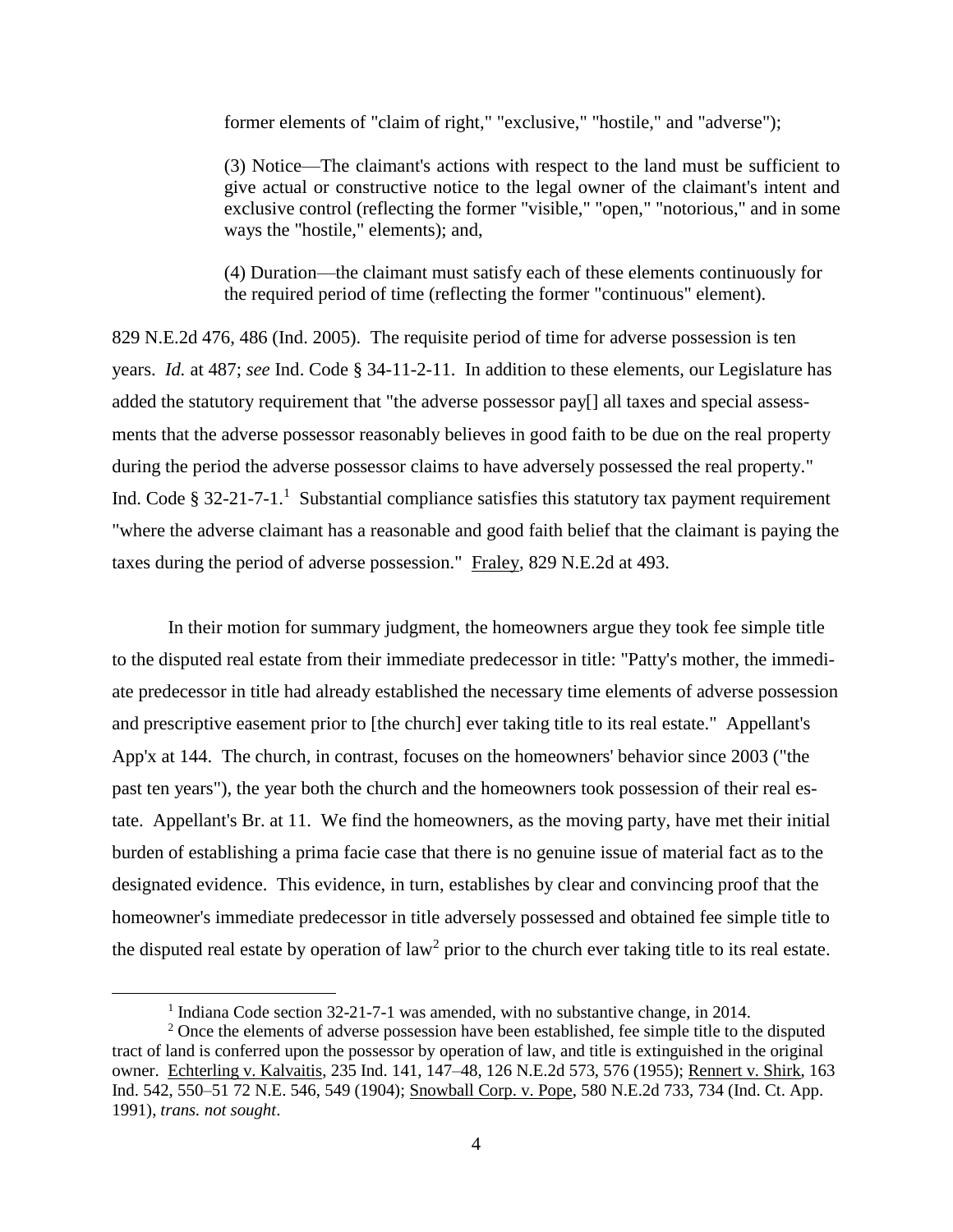Such title by adverse possession was conferred in 2003 to the homeowners, who have maintained their possession.

In their motion for summary judgment, the homeowners also point to designated evidence establishing by clear and convincing proof that they and their predecessor met the statutory tax payment requirement of adverse possession. This evidence includes the sworn affidavits of Weathers and her daughter Patty, stating they each believed in good faith that the taxes they had always paid on their real estate (lot 4) included all the grassy portions of the yard over to the gravel. *See* Appellees' App'x at 49 ("In good faith I always believed the taxes I paid on the Real Estate included all the area of the yard (grass area) over to the gravel."), 58 ("At all times during my ownership of the Real Estate I believe[d] in good faith the taxes we were paying on the Real Estate was for all those portions occupied by the grassy area used as the yard."). These affidavits are corroborated by designated county tax records showing the transfer of ownership from Weathers to her daughter Patty (showing no arrearage in taxes on lot 4) and the homeowners' payment of real estate taxes since. In response, the church does not dispute the payment of the taxes assessed on lot 4. The church even concedes that the homeowners and Patty's mother thought such payments covered the disputed tract. Appellant's App'x at 157.

The church focuses its argument instead on the homeowners' admission that they did not *actually* pay taxes on the disputed real estate. *Id.* Comparing this case to Hoose v. Doody, 886 N.E.2d 83 (Ind. Ct. App. 2008), *trans. denied*, and Flick v. Reuter, 5 N.E.3d 372 (Ind. Ct. App. 2014), *trans. denied*, the church argues that "the Tuckers have offered no evidence as to why they would have believed they paid any taxes on 'lot 3' . . . ." *Id.* at 157. We find both Hoose and Flick distinguishable from the facts of this case. In Hoose, the claimants sought to obtain an entire lot via adverse possession and submitted evidence that claimant's parents had written checks indicating separate payments for Lot 8 and Lot 7, the disputed real estate. 886 N.E.2d at 86. Following a bench trial, the court rejected the claim, and the Court of Appeals affirmed on the basis that the claimants "could not reasonably have believed in good faith that they both owned Lot 7 and did not have to pay taxes on it." *Id.* at 93. In Flick, the trial court granted summary judgment in favor of claimant's adverse possession claim. 5 N.E.3d at 379. With respect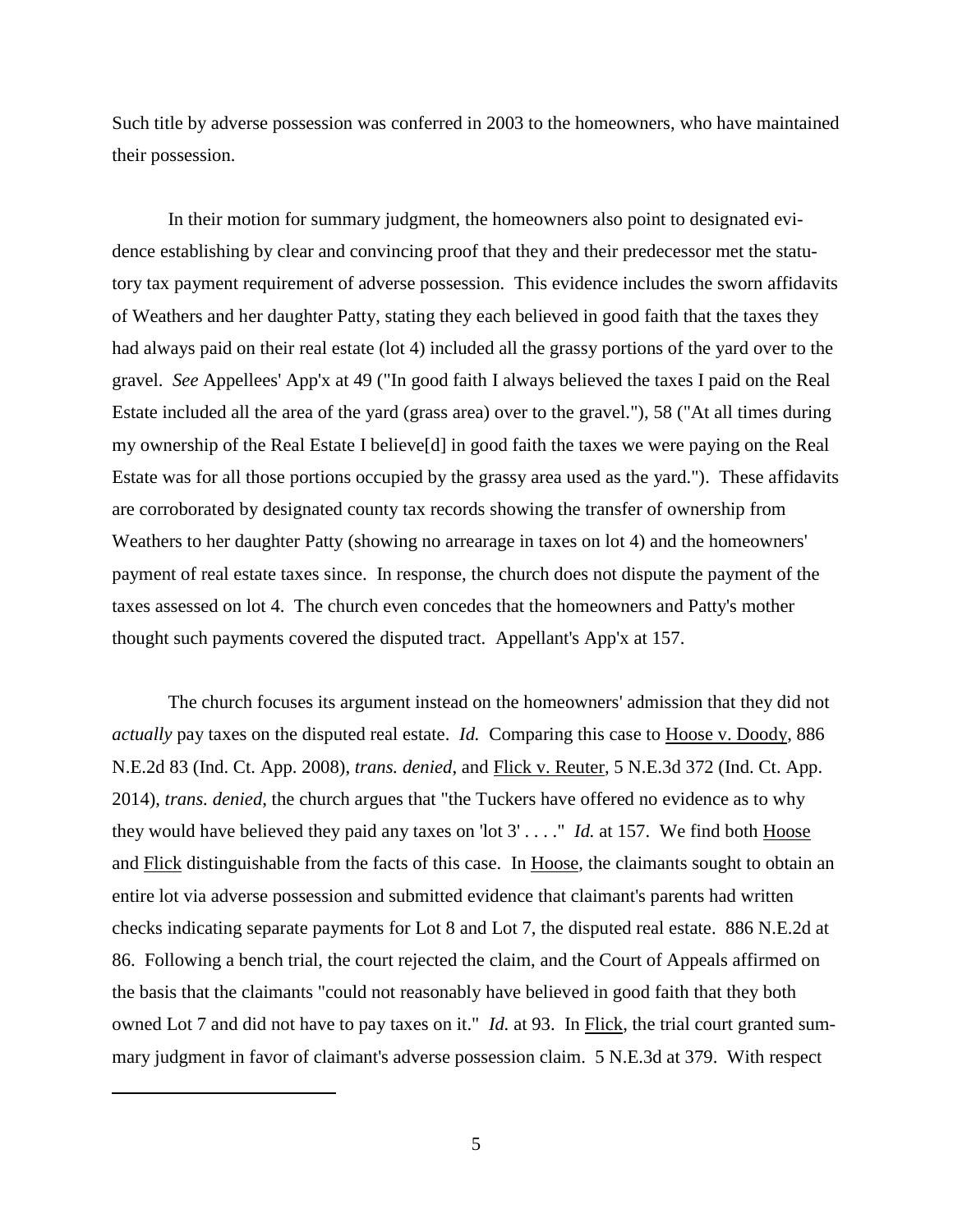to the statutory tax payment requirement, claimant designated her sworn affidavit that she had paid all taxes for the statutory period, believing her assessment included both the disputed real estate and her mobile home. *Id.* at 380. The Court of Appeals reversed the trial court on this issue, however, because the record showed that, at best, claimant had paid taxes on her mobile home<sup>3</sup> for less than half of the statutory period. *Id.* In contrast, the homeowners in the present case argue they and their predecessor have paid all taxes that they reasonably believed in good faith to be due on the disputed real estate because they believed the disputed real estate to be part of the side yard of their lot 4—for which they *actually* paid taxes. This reasonable and good faith belief substantially complies with the statutory tax payment requirement. *See* Fraley, 829 N.E.2d at 493. We conclude that no genuine issue of fact remains and find as a matter of law that the homeowners have satisfied the statutory tax payment requirement.

The homeowners also designated evidence in their motion for summary judgment that established by clear and convincing proof that the homeowners met the common law elements of adverse possession: control, intent, notice, and duration. First, the homeowners argue they have met the element of duration because Patty's mother, the immediate predecessor in title had already established the necessary time elements of adverse possession prior to the church ever taking title to its real estate. Patty's mother owned and occupied the property from March 15, 1972, until she conveyed it to Patty by quitclaim deed. The church took possession of its real estate on January 10, 2003—over thirty years after Patty's mother took possession of her house and surrounding real estate—and does not dispute the statutory time period for adverse possession has run.

Second, in her designated sworn affidavit, Patty's mother clearly expressed her intent to claim full ownership of the disputed real estate superior to the rights of all others:

During the time period I owned the Real Estate, my neighbors were the Southwest Indiana District Church of the Nazarene, *and at no time was there any question as to my continuous use of the Real Estate over to the gravel*, nor use of the driveway, nor any objection to my maintenance of the driveway and purchase of gravel for the same.

<sup>&</sup>lt;sup>3</sup> Property taxes on "mobile homes" are assessed separately from real estate taxes under Indiana Code section § 6-1.1-7 *et seq*.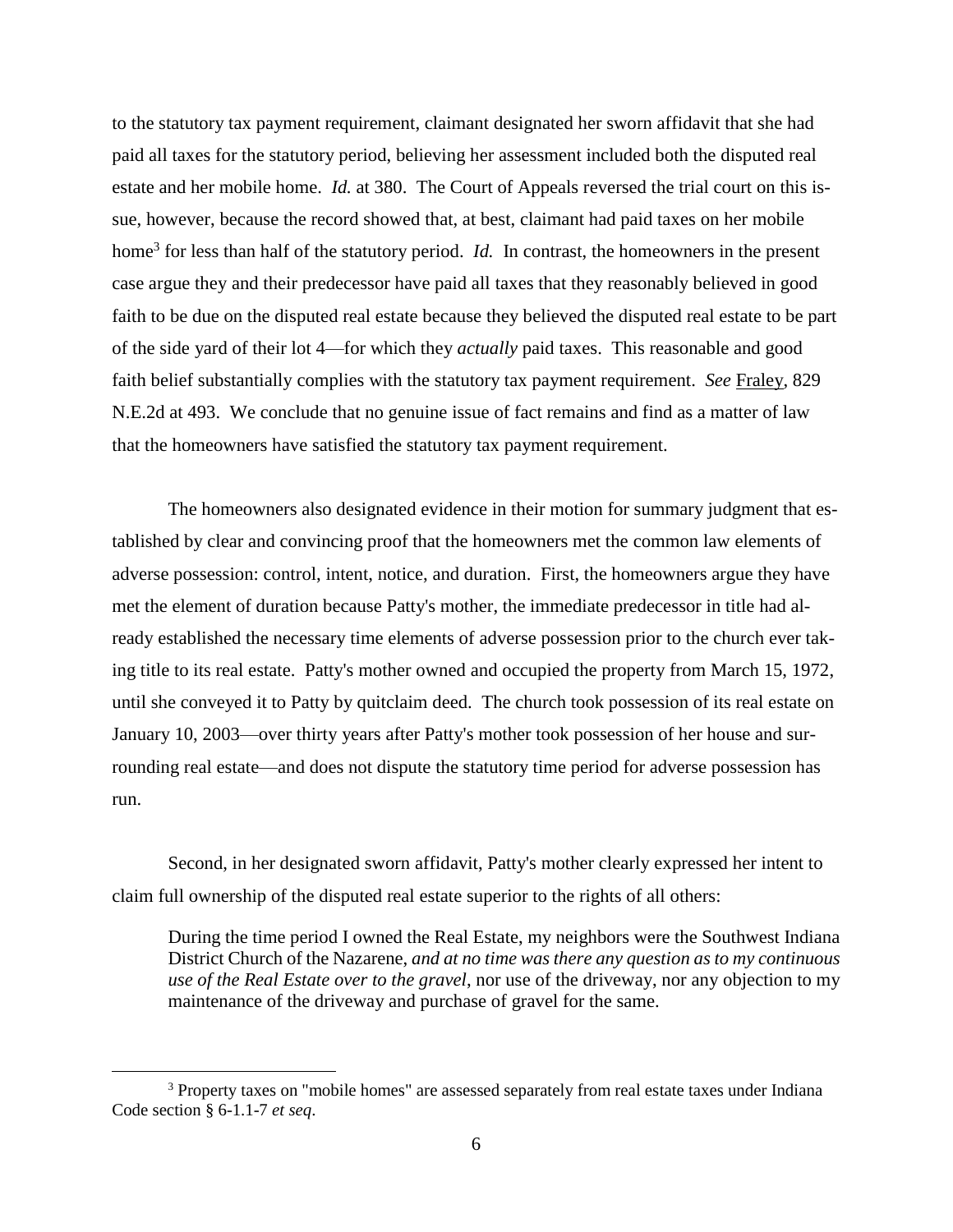Appellees' App'x at 49 (emphasis added). Patty's mother added further that: "At no time did I ever ask for permission or consent to use the Real Estate over to the gravel area . . . ." *Id.* at 48.

Third, as evidence of notice, the homeowners again rely on the affidavits of Patty and her mother and point to photographs from the 1980s and a 2004 survey, arguing that their actions with respect to the disputed real estate were sufficient to give at least constructive notice to the legal owner of lot 3 of their intent and exclusive control. The surveyor, William B. Gibson, described the purpose of the survey as follows:

# THE PURPOSE OF THIS SURVEY DRAWING IS TO DESCRIBE THAT PART OF LOT 3 OF PLAT NO. 349, SITUATED ON STATE ROAD 6[4] IN THE TOWN OF GEORGETOWN IN FLOYD COUNTY, INDIANA, **THAT HAS BEEN USED AND RECOGNIZED AS PART OF THE PROPERTY OF THE OWNER OF LOT NO. 4 OF PLAT NO. 349.**

Appellant's App'x at 139; *see id.* at 152 (bold emphasis added by the homeowners). The photographs from the 1980s reflect use of the disputed real estate by Patty and her mother and family, namely the location of the old garage and girls departing for prom.

As evidence of control, the homeowners point to the affidavit of Patty's mother, which includes the following:

During my ownership of the Real Estate and my use of the gravel drive, I controlled the activities thereon, and even paid for maintenance of the gravel driveway, including purchase of gravel and spreading of the same on the gravel drive, and I continuously maintained my yard over to the gravel, and at no time did the church neighbor cut the grass or do any other maintenance to what was my yard and what is now claimed to be the yard of my daughter.

Appellees' App'x at 48. The affidavit further states:

During the time period I owned the Real Estate, my neighbors were the Southwest Indiana District Church of the Nazarene, and at no time was there any question as to my continuous use of the Real Estate over to the gravel, nor use of the driveway, nor any objection to my maintenance of the driveway and purchase of gravel for the same.

*Id.* at 49. There is no dispute that the boundary control issue arose in 2003—shortly before the homeowners moved in, and the property was surveyed soon after. Whether the church or the homeowners exercised the requisite exclusive control for adverse possession by maintaining the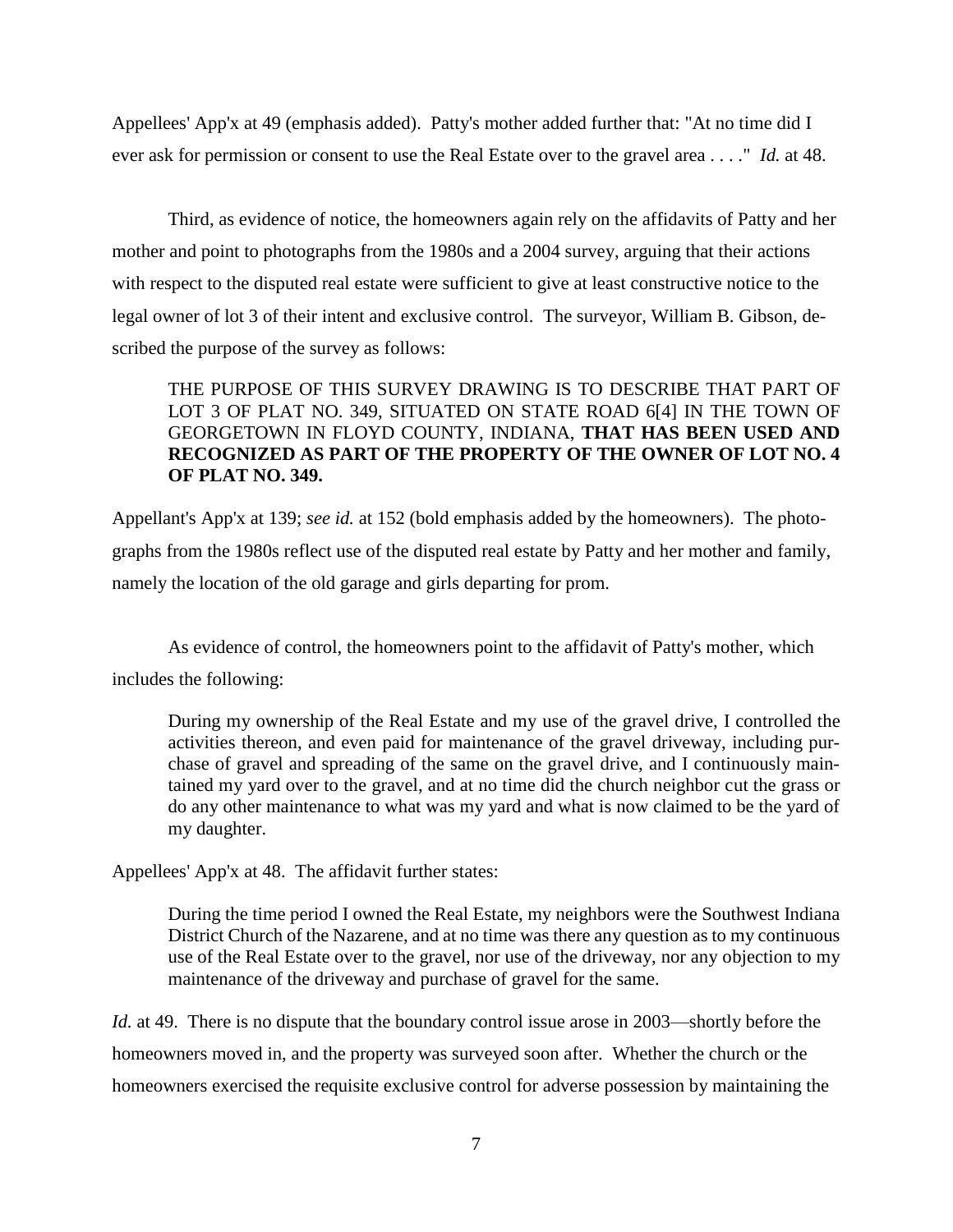grass, posting signs, placing landscape timbers, attempting to erect a fence, etc. since that date remains a disputed question of fact. But we find no evidence countering Patty's mother's sworn testimony that she, "along with other members of [her] family, continuously used, controlled and occupied the Real Estate" for over thirty years. *Id.* at 48.

We conclude that the homeowners, as the moving party, have established a prima facie case that there is no genuine issue of material fact as to the designated evidence, which establishes by clear and convincing proof that the homeowner's immediate predecessor in title adversely possessed and obtained fee simple title to the disputed real estate by operation of law prior to the church ever taking title to its real estate. And the church has failed to rebut these assertions. The homeowners are entitled to summary judgment on their claim of adverse possession.

#### **Prescriptive Easement Claim**

We likewise agree with the trial court that, as a matter of law, the homeowners possess a prescriptive easement to use the gravel driveway. When Patty's mother purchased her home in 1972, a detached, west-facing garage sat in the southwestern portion of her yard, adjacent to and opening to the east side of the driveway. The gravel driveway was the only means of access into the garage on the property during the period from at least 1972 until 2003. When Patty and her husband moved in, they tore down the old garage and built a two-car garage closer to their house, on the eastern border of lot 4 and opening to an alley way to the south.

The Fraley formulation for adverse possession also applies to prescriptive easements, "save for those differences required by the differences between fee interests and easements." Wilfong v. Cessna Corp., 838 N.E.2d 403, 406 (Ind. 2005), *cited in* Hoose, 886 N.E.2d at 94. For example, for prescriptive easements, the requisite statutory period is twenty years, Ind. Code § 32-23-1-1, and the claimant must exercise control of its limited land interest for a specific purpose, e.g. a right-of-way. Hoose, 886 N.E.2d at 94. Prescriptive easements "generally are not favored in the law," and, for that reason, a party claiming a prescriptive easement "must meet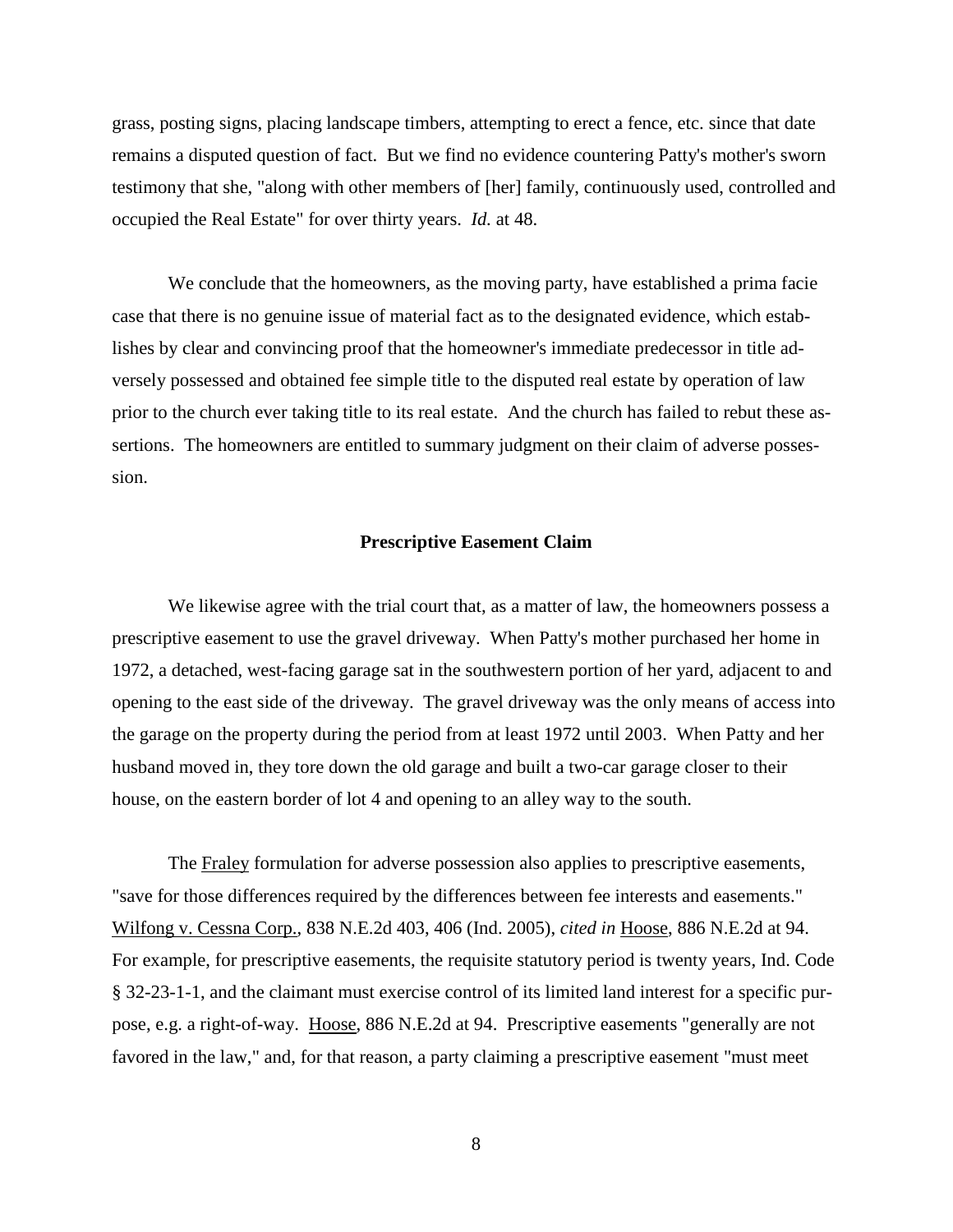stringent requirements." Wilfong, 838 N.E.2d at 405 (internal quotation marks and citation omitted), *cited in* Chickamauga Properties, Inc. v. Barnard, 853 N.E.2d 148, 152 (Ind. Ct. App. 2006), *reh'g denied*. "Where there has been use of an easement for 20 years which is unexplained," however, "such use will be presumed to be under a claim of right, adverse, and sufficient to establish title by prescription unless that use is contradicted or explained." Chickamauga, 853 N.E.2d at 153 (quoting Bauer v. Harris, 617 N.E.2d 923, 927 (Ind. Ct. App. 1993), *reh'g denied, superseded by statute on other grounds*). In order to rebut that presumption, "the owner must explain such use by demonstrating that he merely permitted the claimant to use his land." *Id.*

In their motion for summary judgment, the homeowners intermingle their prescriptive easement argument with their argument on adverse possession, arguing similarly that "Patty's mother, the immediate predecessor in title had already established the necessary time elements of adverse possession and prescriptive easement prior to [the church] ever taking title to its real estate." Appellant's App'x at 144. Again, the facts are undisputed as to the statutory time period having been established for the homeowners during Patty's mother's ownership and occupancy of lot 4. Further, the homeowners designated Patty's mother's affidavit, where she testified that she used and controlled the gravel driveway, without permission, to access her west-facing garage, which was only accessible from the gravel driveway—just as her predecessor had done. Patty's mother also testified that she paid for the maintenance of the gravel driveway, including the purchase of gravel, and that railroad ties to the west of the gravel driveway (depicted in an exhibit attached to her affidavit) separated the driveway from the gravel parking lot portion of lot 3. Further, "at no time was there any question as to [her] continuous use . . . of the driveway, nor any objection to [her] maintenance of the driveway and purchase of gravel for the same." Appellees' App'x at 49. The church presents no evidence to rebut the presumption that Patty's mother's use of the gravel driveway was adverse from the early 1970s thru the 1990s and thus fails to rebut that presumption that her prescriptive rights ripened prior to the time the church took title to its real estate. *See* Chickamauga, 853 N.E.2d at 154–55.

The church, however, argues in part that the homeowners abandoned any prescriptive easement when they tore down the west-facing garage and replaced it with the south-facing, two